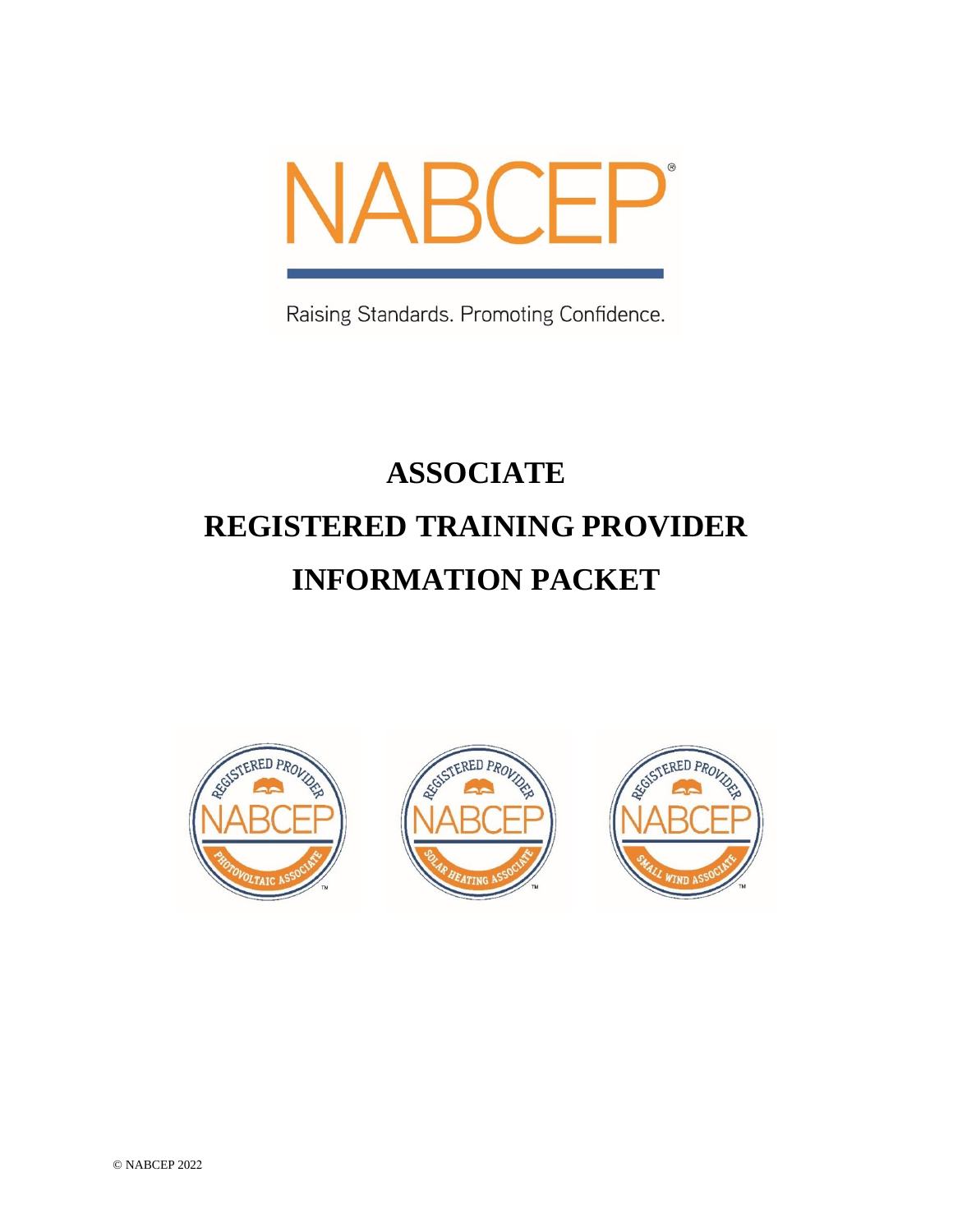### Contents

| $\mathbf{1}$ . |  |
|----------------|--|
| 2.             |  |
| 3.             |  |
|                |  |
|                |  |
| 4.             |  |
| 5.             |  |
| 6.             |  |
| 7.             |  |
| 8.             |  |
| 9.             |  |
| 10.            |  |
| 11.            |  |
| 12.            |  |
| 13.            |  |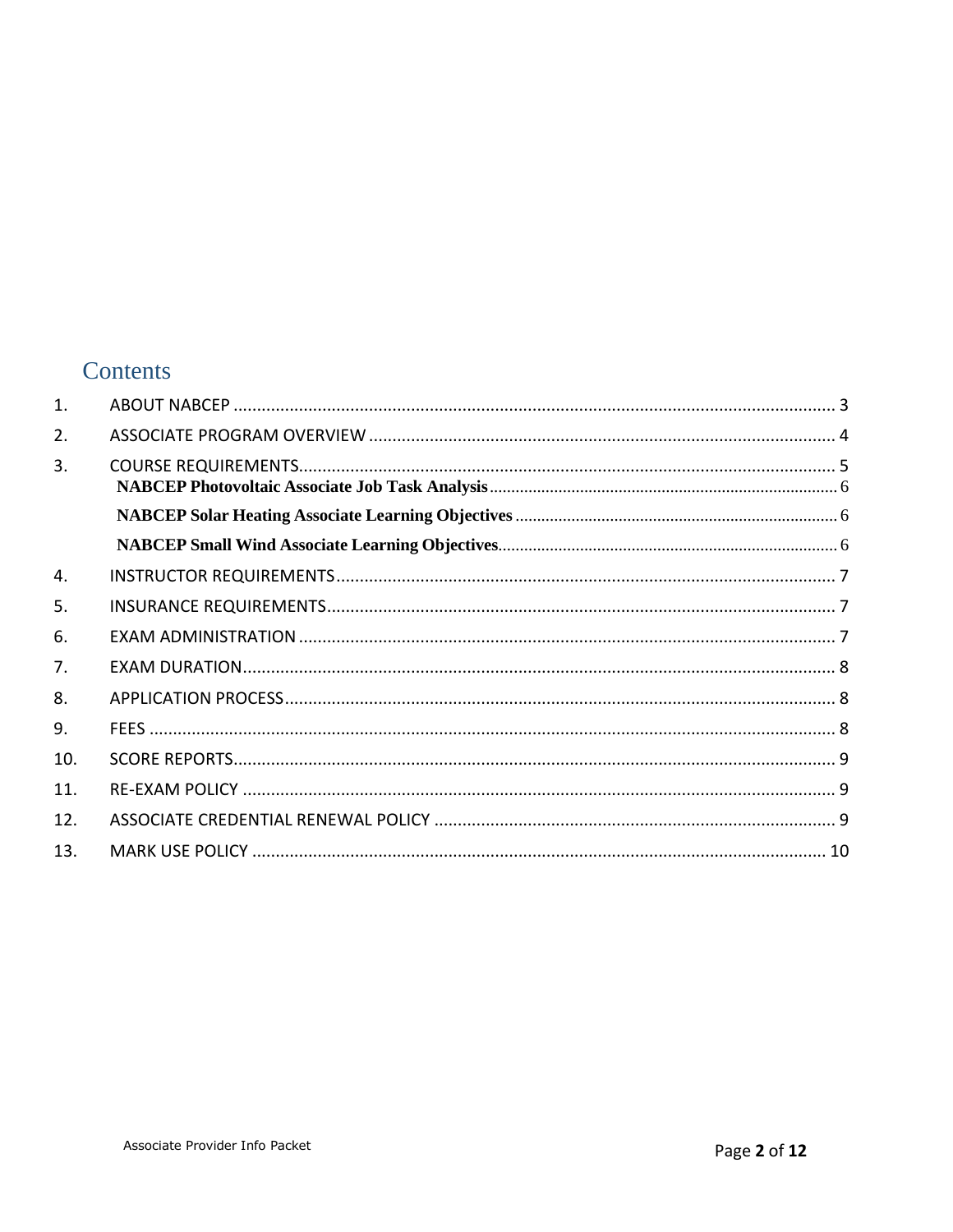

#### <span id="page-2-0"></span>1. ABOUT NABCEP

The North American Board of Certified Energy Practitioners, Inc.® (NABCEP®) is the most respected, well-established, and widely recognized national certification organization for professionals in the field of renewable energy. NABCEP is overseen by a volunteer board of directors who are selected based on their experience and involvement in the renewable energy industry. NABCEP's mission is to develop and implement quality credentialing and certification programs that build a robust workforce of renewable energy installers, designers, and sales professionals, and promote consumer confidence.

Each of NABCEP's technical credentials require different qualifications but they all require educational training. NABCEP's Associate Program registers accredited providers to prepare candidates for an exam based on renewable energy fundamentals with an emphasis on either Photovoltaics (PVA), Solar Heating (SHA) or Small Wind (SWA) technologies. Every three years, NABCEP Associates must recertify by documenting continuing education from accredited or nonaccredited training providers.

#### **NABCEP PROVIDER REGISTRATIONS**

NABCEP registers Providers from accredited and non-accredited institutions.

- To qualify for exams, training must come from an accredited institution.
- To satisfy recertification requirements, training can come from accredited or non-accredited sources.
- All recertification training must be approved as advanced level course work.



ADVANCED LEVEL LEARNING. NABCEP defines "advanced" as "course content which assumes prior basic, fundamental or introductory principles."

NABCEP maintains a publically available Registered Course Catalog as a resource for Applicants and Credential holders seeking to qualify to take a NABCEP Exam, and those seeking to advance their professional development by re-certifying or renewing their NABCEP credential. NABCEP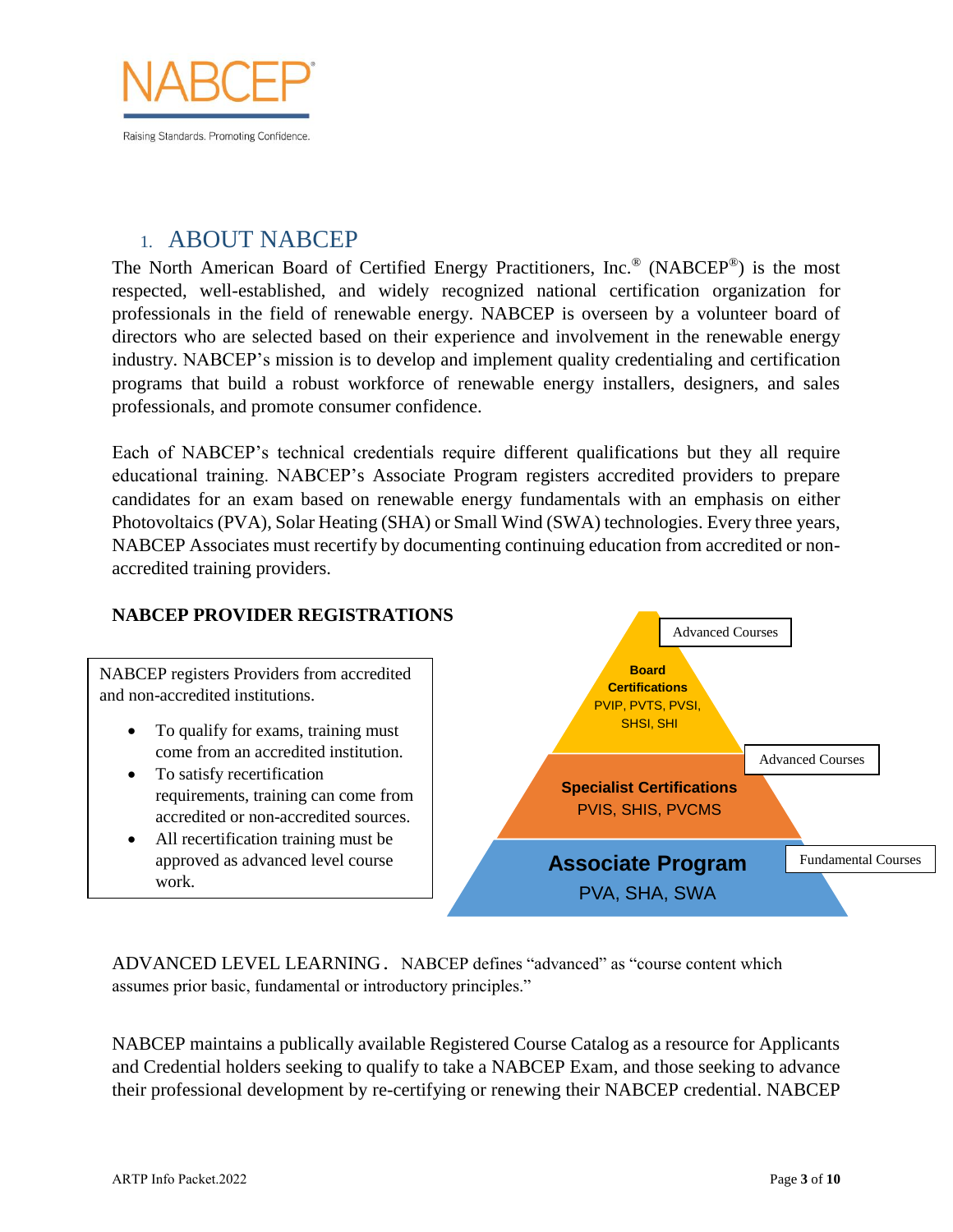

Raising Standards. Promoting Confidence.

registers Accredited and Non-Accredited Providers who demonstrate that their course content aligns to at least one of NABCEP's credentials by referring to the related Job Task Analyses (or Solar Heating/Small Wind "Learning Objectives"). Applicant, Candidate and Certificant requirements are detailed in the [Certification Handbook](https://www.nabcep.org/resources/?fwp_resource_facet=handbooks) and [Associate Handbook](https://www.nabcep.org/resources/?fwp_resource_facet=handbooks) at [www.nabcep.org.](http://www.nabcep.org/) NABCEP does not provide, offer, or administer courses or training. NABCEP registers Providers who meet the standards contained in this Information Packet.

## <span id="page-3-0"></span>2. ASSOCIATE PROGRAM OVERVIEW

NABCEP offers three Associate credentials: NABCEP Photovoltaic Associate (PVA), NABCEP Solar Heating Associate (SHA), and NABCEP Small Wind Associate (SWA), collectively referred to as the NABCEP Associate Program. The NABCEP Associate Program recognizes individuals who have demonstrated knowledge of the fundamental principles of the application, design, installation and operation of Photovoltaic, Solar Heating or Small Wind energy systems. A NABCEP Associate credential (NABCEP Photovoltaic Associate™, NABCEP Solar Heating Associate™, or NABCEP Small Wind Associate™) is earned by qualified candidates passing an examination based on the related NABCEP Associate Learning Objectives or Job Task Analysis. The NABCEP Associate Handbook details how individuals can qualify and the step-by-step process for becoming a NABCEP Associate.

The NABCEP Associate Program is intended for anyone currently working in, or seeking employment in, the renewable energy industry, including those who are: students in renewable energy programs, workers at an early stage in their renewable energy career, experienced professionals in related industries who have just begun offering renewable energy products or services, or those in renewable energy jobs for which there is no specific professional certification.

| <b>Benefits of Becoming an Associate Registered Training Provider (ARTP)</b> |  |  |  |
|------------------------------------------------------------------------------|--|--|--|
| <b>Administer Paper &amp; Pencil Associate Exams (if qualified)</b>          |  |  |  |
| <b>Qualify Associate Candidates to Take Associate Exam via</b>               |  |  |  |
| <b>Computer-Based or Live Online Proctored testing</b>                       |  |  |  |
|                                                                              |  |  |  |
| <b>Courses Listed on Course Catalog with links to Provider website</b>       |  |  |  |
| <b>Flat Rate Options for Multiple Course Listings</b>                        |  |  |  |
|                                                                              |  |  |  |
| <b>Discounts on Bulk Orders of NABCEP PV Study Guides</b>                    |  |  |  |
| <b>Limited License to Use NABCEP Provider Logo While Registered</b>          |  |  |  |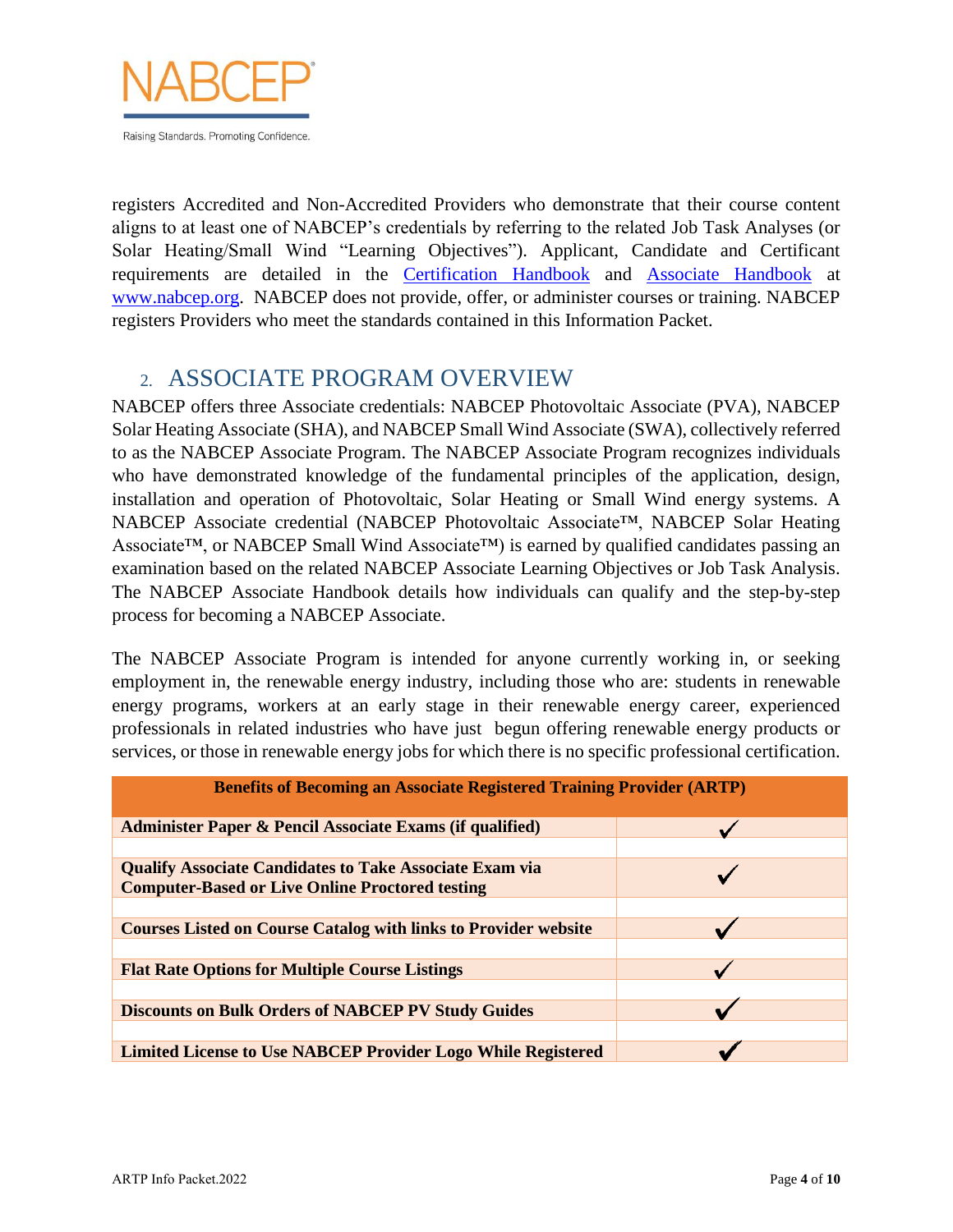

To become a NABCEP **Associate Registered Training Provider**, apply directly to NABCEP, using the online Associate Provider application available from the Training Providers page of our website at [https://www.nabcep.org/certifications/associate-program/for-providers/.](https://www.nabcep.org/certifications/associate-program/for-providers/) information on applying for NABCEP Internal Accreditation, send request to [info@nabcep.org.](mailto:info@nabcep.org) This Information Packet is for educational institutions with third-party accredited programs.

#### **ELIGIBLE INSTITUTIONS**

Only education credits earned from accredited institutions can be used to fulfill Exam Application requirements. Institutions must be accredited, certified, or approved by one of the following:

- 1) A Governmental body recognizing workforce training, including the U.S. Dept. of Labor and U.S. Veterans Affairs WEAMS Institutions;
- 2) A Government approved Apprenticeship Program;
- 3) An Interstate Renewable Energy Council (IREC) Accredited Training Program or IREC Accredited Certificate Program for relevant technology;
- 4) A National Center for Construction Education and Research (NCCR) Accredited Training Sponsor for relevant technology.
- <span id="page-4-0"></span>5) NABCEP Internal Accreditation Program

#### 3. COURSE REQUIREMENTS

NABCEP accepts courses that have an interactive teacher-learner structure requiring a connection between a learner and a learning source. This format can include classroom time led by an instructor. It can also include activities in which a learner is engaged in a planned learning event in which they are separated from faculty and other students but where the learner receives feedback and their progress is monitored. Examples include computer-assisted instruction, interactive video/CD/DVD, and live stream webinars.

Associate Providers agree that they will cover all of the objectives categorized in the [Job Task](https://www.nabcep.org/resources/?fwp_resource_facet=associate-jta)  [Analysis](https://www.nabcep.org/resources/?fwp_resource_facet=associate-jta) (JTA) for the relevant technology in any course that is used to provide eligibility to a NABCEP Associate Exam. In recognition that different student populations may be able to cover material faster than others, NABCEP does not prescribe a minimum number of content hours required for each course; however, it is strongly recommended that at least 40 contact hours are needed to sufficiently cover the material. The complete Associate JTAs for each credential are posted on the NABCEP website at [www.NABCEP.org/resources.](https://www.nabcep.org/resources/)

The NABCEP Associate [PV Job Task Analysis,](https://www.nabcep.org/wp-content/uploads/2018/01/NABCEP-PV-Associate-JTA-9-13-17.pdf) [Solar Heating Learning Objectives](https://www.nabcep.org/wp-content/uploads/2016/08/NABCEP-SHA-Learning-Objectives-8.15.16.pdf) and [Small](https://www.nabcep.org/wp-content/uploads/2016/08/NABCEP-SWA-Learning-Objectives-8.15.16.pdf)  [Wind Learning Objectives](https://www.nabcep.org/wp-content/uploads/2016/08/NABCEP-SWA-Learning-Objectives-8.15.16.pdf) provide the blueprint for each Associate Examination. These are the primary resources for Associate Exams. Registered Courses may include subjects beyond the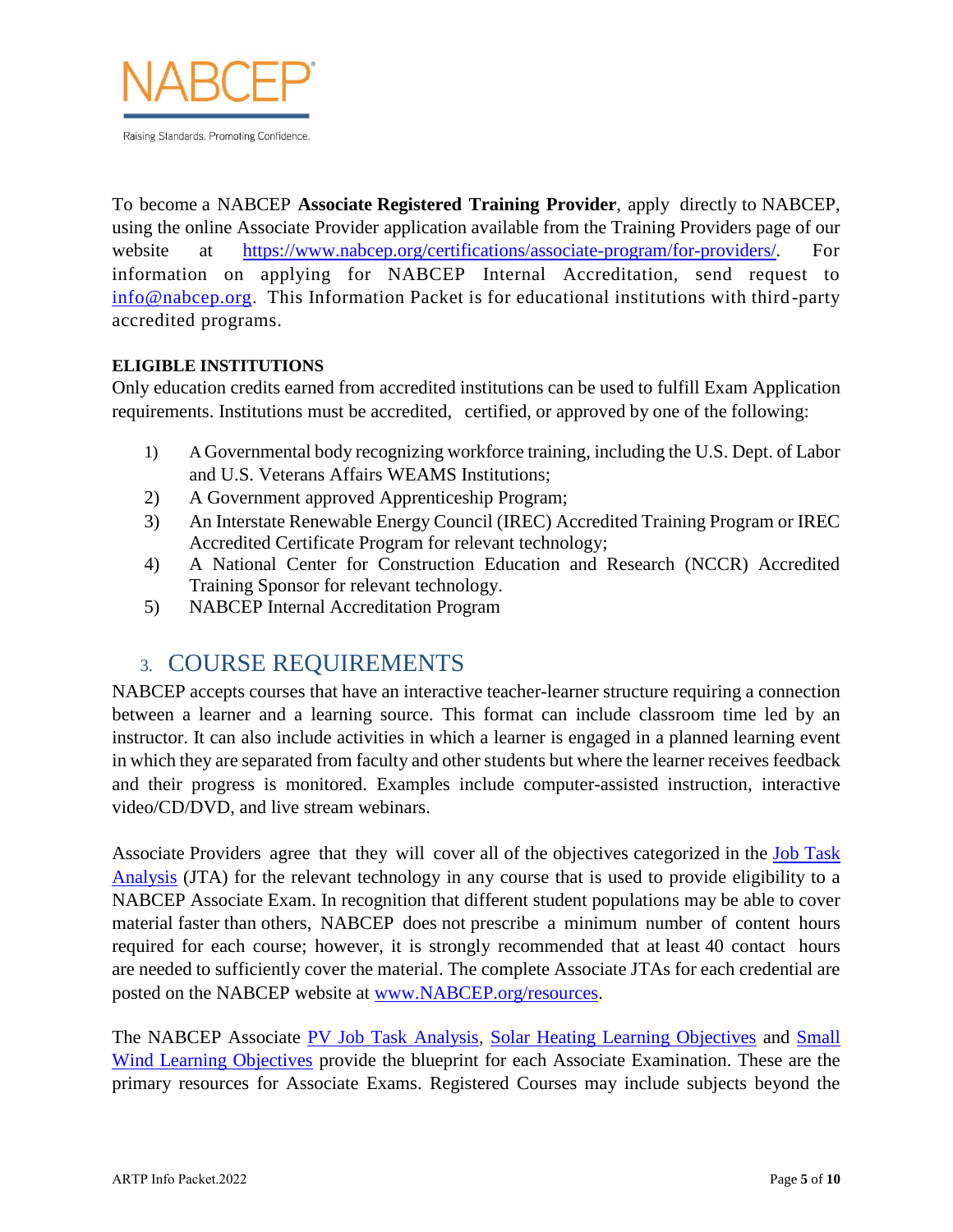

scope of the JTA or Learning Objectives, but all Providers must agree to cover the topics outlined by NABCEP in order to become an Associate Registered Training Provider.

Prerequisite or bridge training and experience in electrical/plumbing systems, mathematics, and other subjects may be required for some students to fully comprehend and satisfactorily demonstrate knowledge of all of the learning objectives. Students should be encouraged to spend an equivalent number of hours outside of class as spent in the class to review the subject matter, solve problems, and study reference materials prior to taking an Associate Exam. This is particularly important for intensive short courses and online programs.

#### <span id="page-5-0"></span>**NABCEP Photovoltaic Associate Job Task Analysis**

The PV Associate Exam is based on a set of performance domains developed by a committee of PV subject matter experts. The JTA is organized into 5 content domains:

- 1. Application
- 2. Sales and Economics
- 3. Design
- 4. Installation
- 5. Operation and Maintenance

#### <span id="page-5-1"></span>**NABCEP Solar Heating Associate Learning Objectives**

The NABCEP Solar Heating (SH) Associate Exam is based on a set of Learning Objectives. Developed by a committee of Solar Heating subject matter experts. The Solar Heating Learning Objectives is organized into 6 content domains:

- 1. Conducting a site analysis, including load analysis
- 2. Identifying SH safety practices, standards, codes and certification
- 3. Identifying systems for specific climates and applications
- 4. Identifying proper orientation and installation methods
- 5. Identifying proper use of balance of system components and materials
- 6. Identifying common SH maintenance items

#### <span id="page-5-2"></span>**NABCEP Small Wind Associate Learning Objectives**

The Small Wind Associate Learning Objectives is organized into 10 content domains:

- 1. Fundamentals of Electricity
- 2. Applications and End Uses
- 3. Fundamentals of Small Wind Turbines (including system components and science and theory)
- 4. Towers, Foundations, and Installation Considerations
- 5. Resource Assessment
- 6. Site Assessment
- 7. System Sizing Principles and Economics
- 8. Operation, Maintenance, and Troubleshooting
- 9. Safety and Best Practices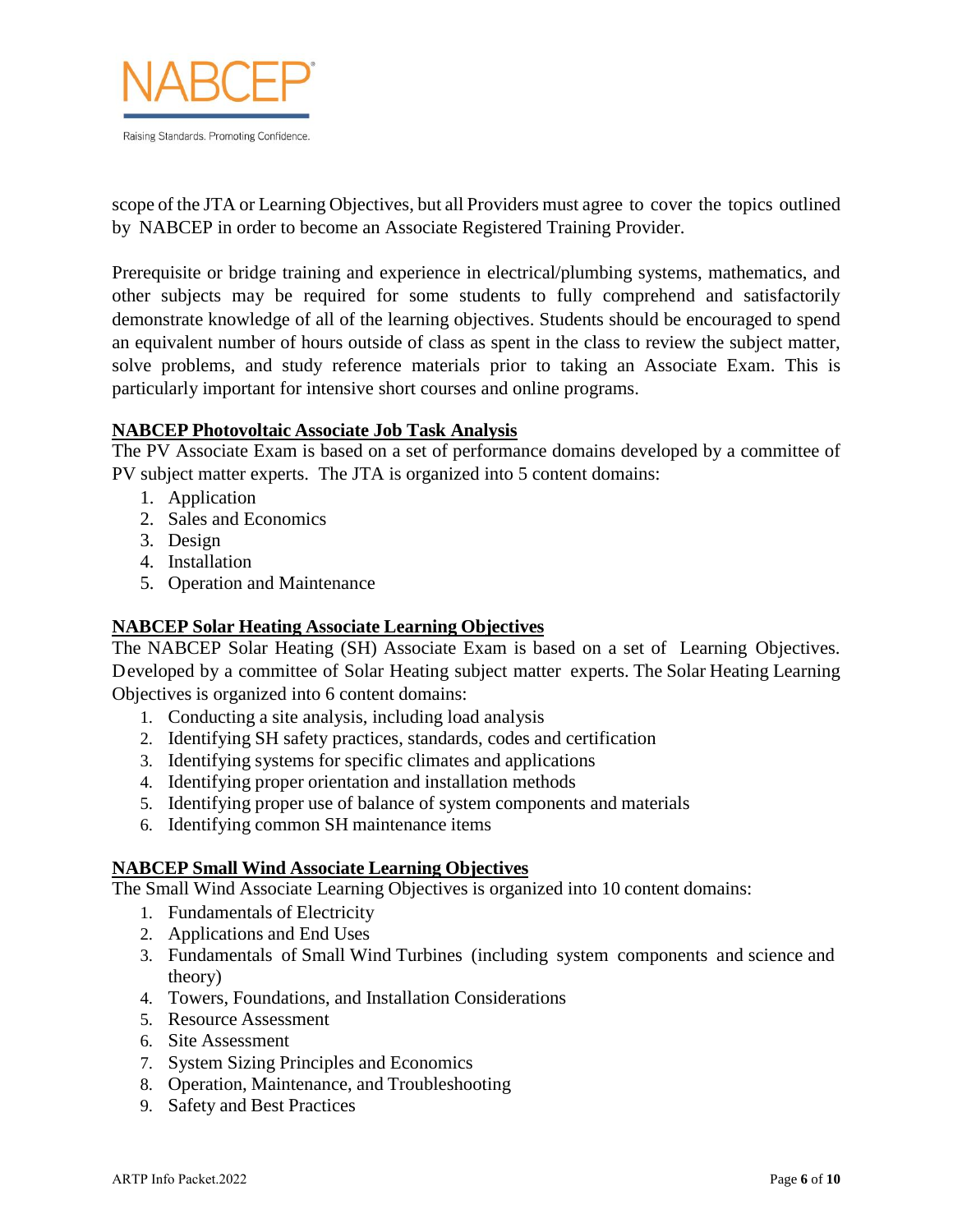

#### 10. Impacts and Challenges of Small Wind

The content domains identified in these analyses do not replace electrical, plumbing or HVAC trades, technician, technologist or engineering training. See the [JTA/Learning Objectives](https://www.nabcep.org/resources/?fwp_resource_facet=associate-jta) documents posted on the NABCEP website for the full descriptions.

NABCEP will periodically review content domains and make changes according to changes in codes, standards, technology and best practices in the industry. NABCEP will notify the Provider of any modifications.

## <span id="page-6-0"></span>4. INSTRUCTOR REQUIREMENTS

Provider Registration requires submission of a resume or CV for an instructor with relevant experience and academic credentials. Documentation must show proof of completion of an advanced training program in the relevant technology, professional certification in the relevant technology, and/or appropriate work experience. Anyone registered as an Instructor is prohibited from taking an Associate Exam in the same technology, while they are teaching the registered course.

## <span id="page-6-1"></span>5. INSURANCE REQUIREMENTS

Providers who have any residency requirements, must provide proof of general liability insurance covering the locations where training activities occur. Students must be guaranteed safe and healthy accommodations during their course of study and exam taking. A Certificate of Insurance, or its equivalent, is required to be submitted in the Registered Provider Application.

## <span id="page-6-2"></span>6. EXAM ADMINISTRATION

Qualifying candidates may opt to take their examination at a Scantron testing facility (CBT), on their own computer (LRP), or, if their ARTP offers it, in Paper and Pencil (P&P) format.

**Paper and Pencil Exams(**available in **U.S. and Canada only)**: To administer the Associate Exam by Paper & Pencil, the registered Exam Administrator must order an Exam Booklet 2 weeks prior to the exam date. Exam Booklets are processed through a secured pdf document and may be photocopied according to strict guidelines. The *NABCEP Associate Exam Administration Manual* contains full details on administering a NABCEP Associate examination.

**Computer Based Testing (CBT)**: All registered Providers may authorize Candidates to take the NABCEP Associate Exam at an off-site, independent computer based testing center designated by NABCEP. Candidates will have the opportunity to choose the location, date, and time for their Exam once they qualify*.*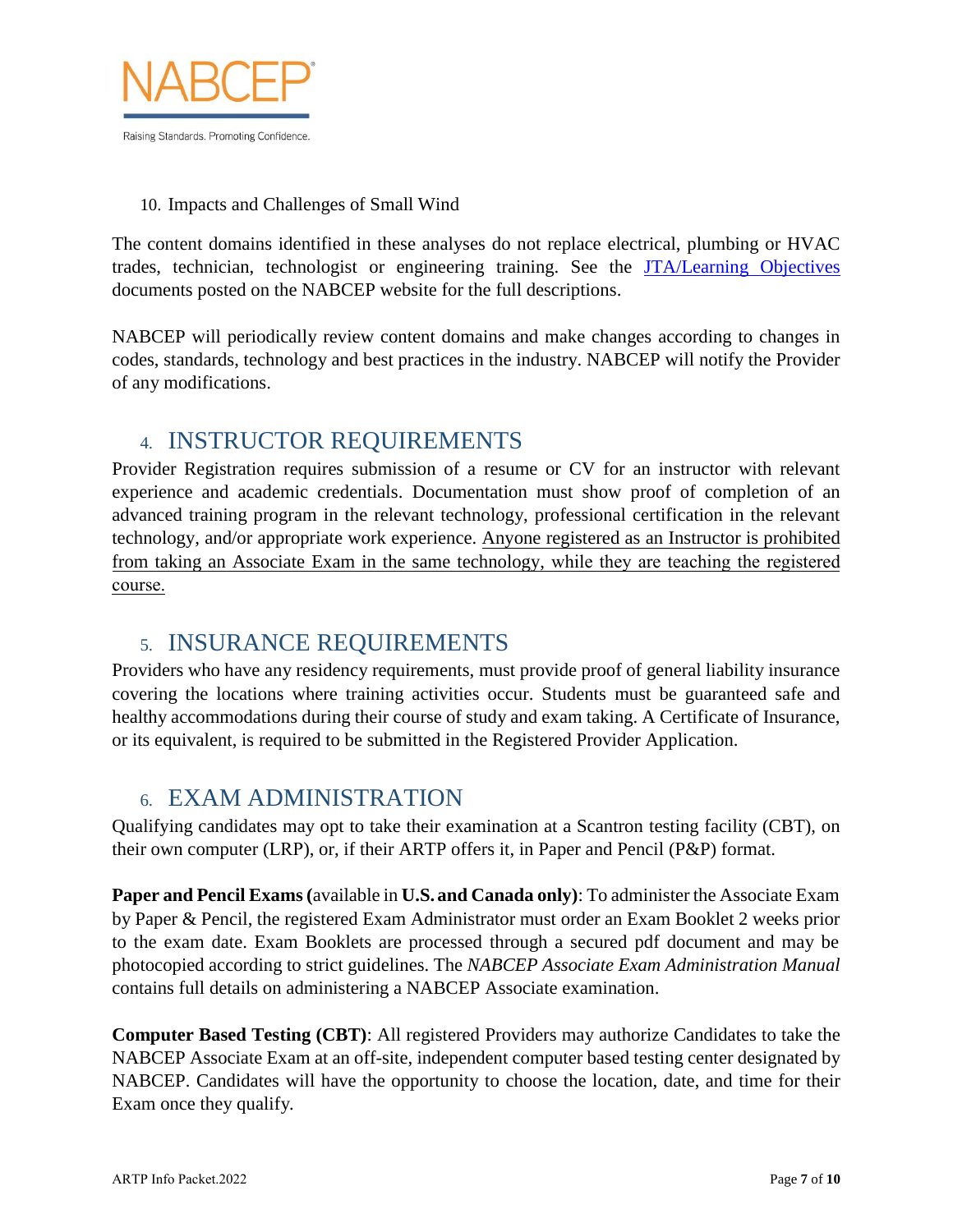

**Live Remote Proctoring (LRP):** All registered Providers may authorize Candidates to take their NABCEP Associate Exam via Live Online Proctoring on a qualifying computer in an empty room either at their home or at another conforming location that has stable, reliable internet access.

#### <span id="page-7-0"></span>7. EXAM DURATION

Candidates have two (2) hours to complete an examination. Providers should allow for an additional thirty minutes of time for pre-Exam administrative activities once all Candidates have arrived; therefore, the room should be reserved for a minimum of three hours.

#### <span id="page-7-1"></span>8. APPLICATION PROCESS

NABCEP accepts online Associate Registered Training Provider applications year-round and reviews applications in the order they are received. Applicants can check the status of their applications in their [NABCEP account.](https://nabcep.certemy.com/entry/login)

Providers must designate one NABCEP Exam Administrator, who will function as the point of contact for NABCEP staff and interested candidates.

Completing an Associate Registered Training Provider Application requires the following:

- Proof of General Liability Insurance
- Signed Terms of Agreement from the Institution
- Signed Agreement Forms for designated Exam Administrator, Proctor, and Instructor
- Proof of third party accreditation
- Course description and website link

Providers are required to comply with NABCEP examination administration policies (as outlined in the *NABCEP Associate Exam Administration Manual*), including those related to maintaining the security of the Examination, confidentiality of the test items, and other related issues. NABCEP Associate Exams are developed according to accepted psychometric standards; the items are written and reviewed by subject matter experts. NABCEP Exams are owned and copyrighted by NABCEP; the confidential and secure measurement of knowledge tested by the questions is not intended to be read, studied, discussed or taught by Exam Administrators, Exam Proctors or Instructors.

#### <span id="page-7-2"></span>9. FEES

**Provider Registration Fee**: An annual Associate Registered Training Provider registration fee is required to participate in the Associate Program. The initial annual fee is submitted with the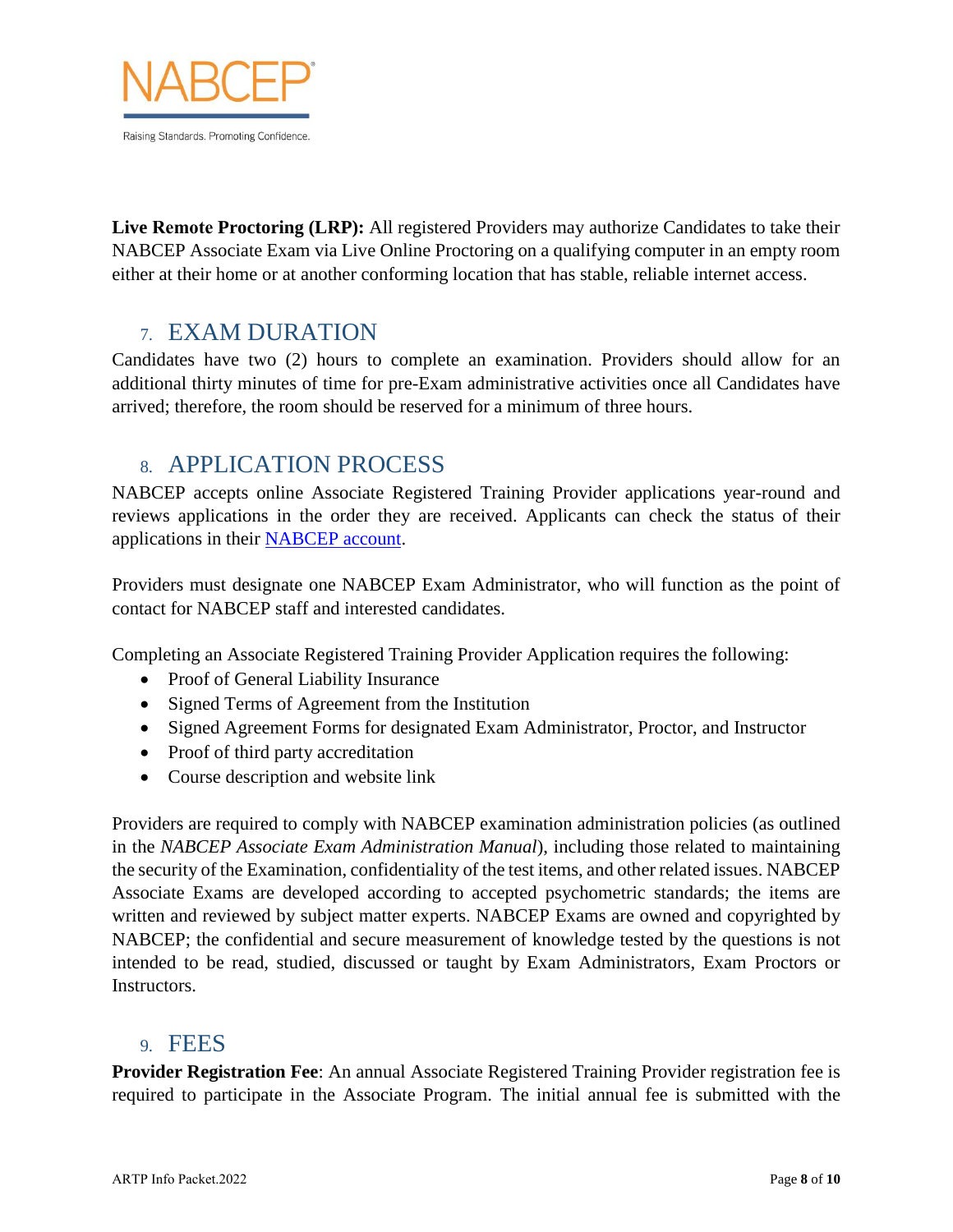

application and is non-refundable; NABCEP sends renewal invoices one month prior to renewal thereafter. See the [NABCEP Fees page](https://www.nabcep.org/certifications/nabcep-fees/) of our website for a schedule of all current fees. **Registered Providers are responsible for collecting all exam and administrative fees from students, and submitting prompt payment of examination fees to NABCEP.**

**Paper & Pencil Exam Fees**. NABCEP charges Providers the same fee for Paper & Pencil, Computer-Based Testing and Live Online Proctoring. In addition to the Exam Fee, Providers may charge their students an administration fee of up to \$55.00 per P&P exam.

**CBT and LRP Exam Fees.** NABCEP charges Providers the same fee for Paper & Pencil, Computer-Based Testing and Live Online Proctoring. Once the Exam Administrator submits an online Roster to NABCEP, their duty is complete. Providers do not Proctor CBT or LRP testing. At their discretion, Providers may charge their students an additional administration fee of up to \$25.00 per CBT/LRP candidate.

CBT candidates, who take an exam outside of the U.S. and Canada, may be charged an additional \$75 international site fee by the testing vendor, Scantron. This fee is paid directly to Scantron as part of their online scheduling process.

#### <span id="page-8-0"></span>10. SCORE REPORTS

Scoring occurs using a scaled process to ensure fairness from one examination to the next. A minimum-scaled score of 65, using a 0-99 scale, is required to pass each NABCEP Associate Examination. A Pass or Fail Score Letter will be available for download from candidate accounts in the myNABCEP platform.

## <span id="page-8-1"></span>11. RE-EXAM POLICY

Candidates are eligible to sit for the Associate Exam for a period of two years from the date they complete the training program. Candidates may take the Exam up to 6 times every 12 months. Candidates may register to retake their exam via CBT regardless of the format they took it previously. Registered Training Providers must confirm candidate eligibility by providing a Course Completion Document that shows the date the candidate completed the qualifying course. Candidates may then register and schedule their retake exam directly from their candidate account in myNABCEP.

## <span id="page-8-2"></span>12. ASSOCIATE CREDENTIAL RENEWAL POLICY

NABCEP Associates are required to renew their credential every 3 years. Associates are required to document 12 hours of Continuing Education, completed during their 3-year credential cycle, by